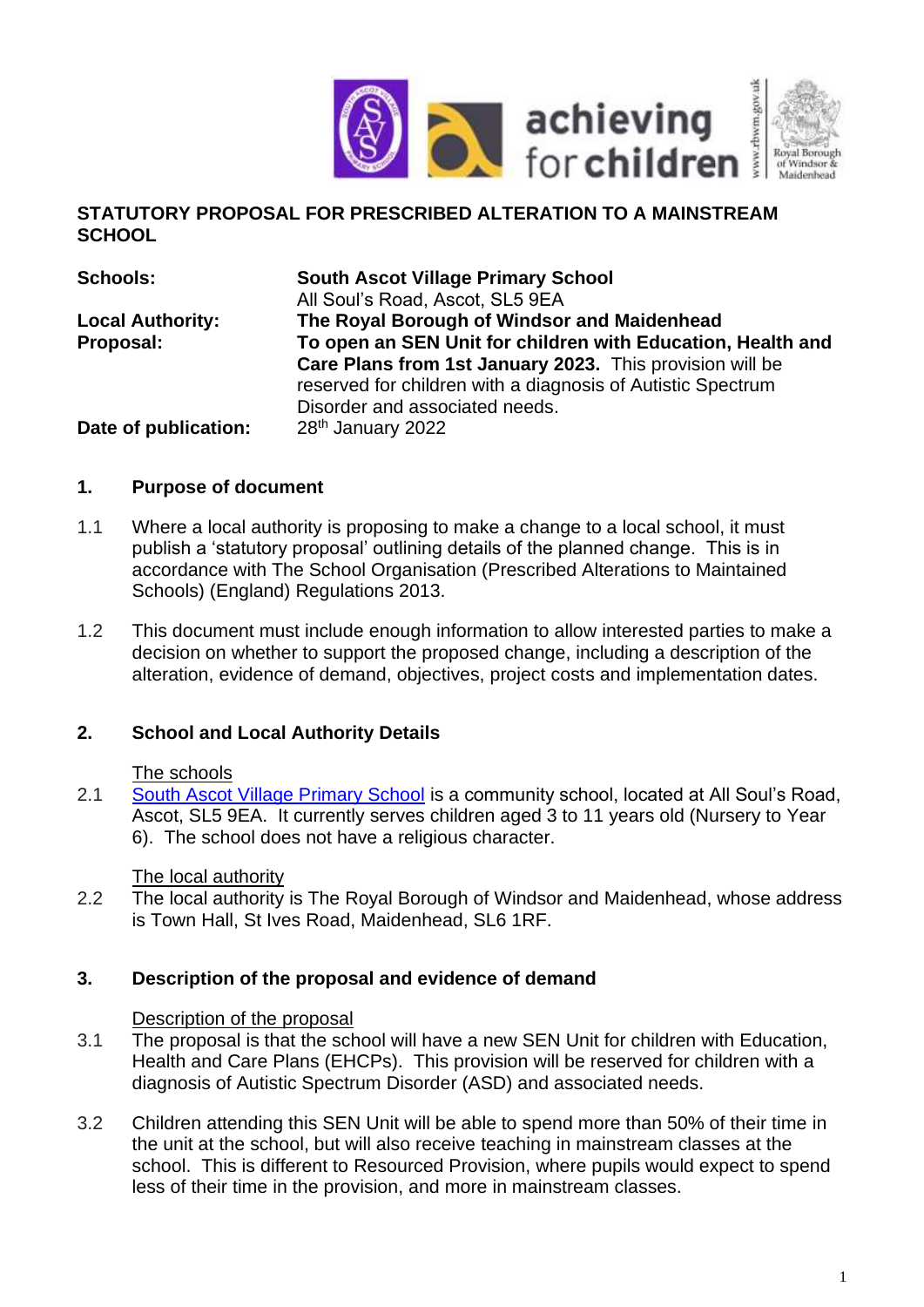- 3.3 It is proposed that the SEN Unit will open on 1<sup>st</sup> January 2023. It will ultimately have ten places, but will initially open with a maximum of six. This will potentially increase to eight over the course of the academic year, and rise to ten in September 2024.
- 3.4 The SEN Unit will have its own accommodation at the school, most likely in the current nursery building. There is a separate proposal to close the nursery – if that proposal does not go ahead then new accommodation for the SEN Unit will need to be provided elsewhere on site. This could lead to a later opening date.

### Evidence of demand

3.5 Although most children and young people with an EHCP can be taught in mainstream schools, some do require more specialist help. The Royal Borough already has a range of facilities for children with EHCPs, including two special schools and six schools with Resourced Provision, as set out in Table 1 below.

| <b>Provision</b>                                                              | <b>Type</b>            | <b>SEN need</b>                             | <b>Ages</b> | <b>Places</b><br>2021/22 | <b>Places</b><br>2022/23 |
|-------------------------------------------------------------------------------|------------------------|---------------------------------------------|-------------|--------------------------|--------------------------|
| <b>Charters School</b>                                                        | Resourced<br>Provision | <b>Physical Disability</b>                  | $11 - 19$   | 6                        | 6                        |
| Dedworth Green<br><b>First School and</b><br><b>Dedworth</b><br>Middle School | Resourced<br>Provision | <b>Autistic Spectrum</b><br><b>Disorder</b> | $3 - 13$    | 8                        | 10                       |
| <b>Forest Bridge</b><br>School                                                | School                 | <b>Autistic Spectrum</b><br><b>Disorder</b> | $4 - 16$    | 96                       | 96                       |
| <b>Furze Platt</b><br>Primary<br>Federation                                   | Resourced<br>Provision | <b>Autistic Spectrum</b><br><b>Disorder</b> | $4 - 11$    | 8                        | 10                       |
| <b>Furze Platt</b><br><b>Senior School</b>                                    | Resourced<br>Provision | <b>Autistic Spectrum</b><br><b>Disorder</b> | $11 - 19$   | 17                       | 17                       |
| Manor Green<br>School                                                         | School                 | Multiple needs                              | $2 - 19$    | 300                      | 300                      |
| Riverside<br><b>Primary School</b>                                            | Resourced<br>Provision | Speech/Language                             | $3 - 11$    | 13                       | 13                       |
| <b>Wessex Primary</b><br>School                                               | Resourced<br>Provision | <b>Hearing Impaired</b>                     | $3 - 11$    | 13                       | 9                        |

### **Table 2: Existing SEN provision in the Royal Borough**

- 3.6 The number of places shown in the last two columns of Table 1 show the numbers commissioned by the Royal Borough in the 2021/22 and 2022/23 academic years, and may change in subsequent years.
- 3.7 The range in types and severity of special educational needs means that the local authority needs to rely on educational provision in and out of borough, in the state sector and in independent providers. One specific gap previously identified by the borough, however, is provision for children of primary school age with Autistic Spectrum Disorder who could nevertheless, with support, attend a mainstream school.
- 3.8 This gap will be partially addressed by opening new Resourced Provision/SEN Units at schools in the borough, for children with EHCPs for ASD. The new provision will help:
	- meet the needs of a growing population.
	- provide more provision for those children with an EHCP for ASD who would benefit from attending a mainstream school at a location closer to their home address, and: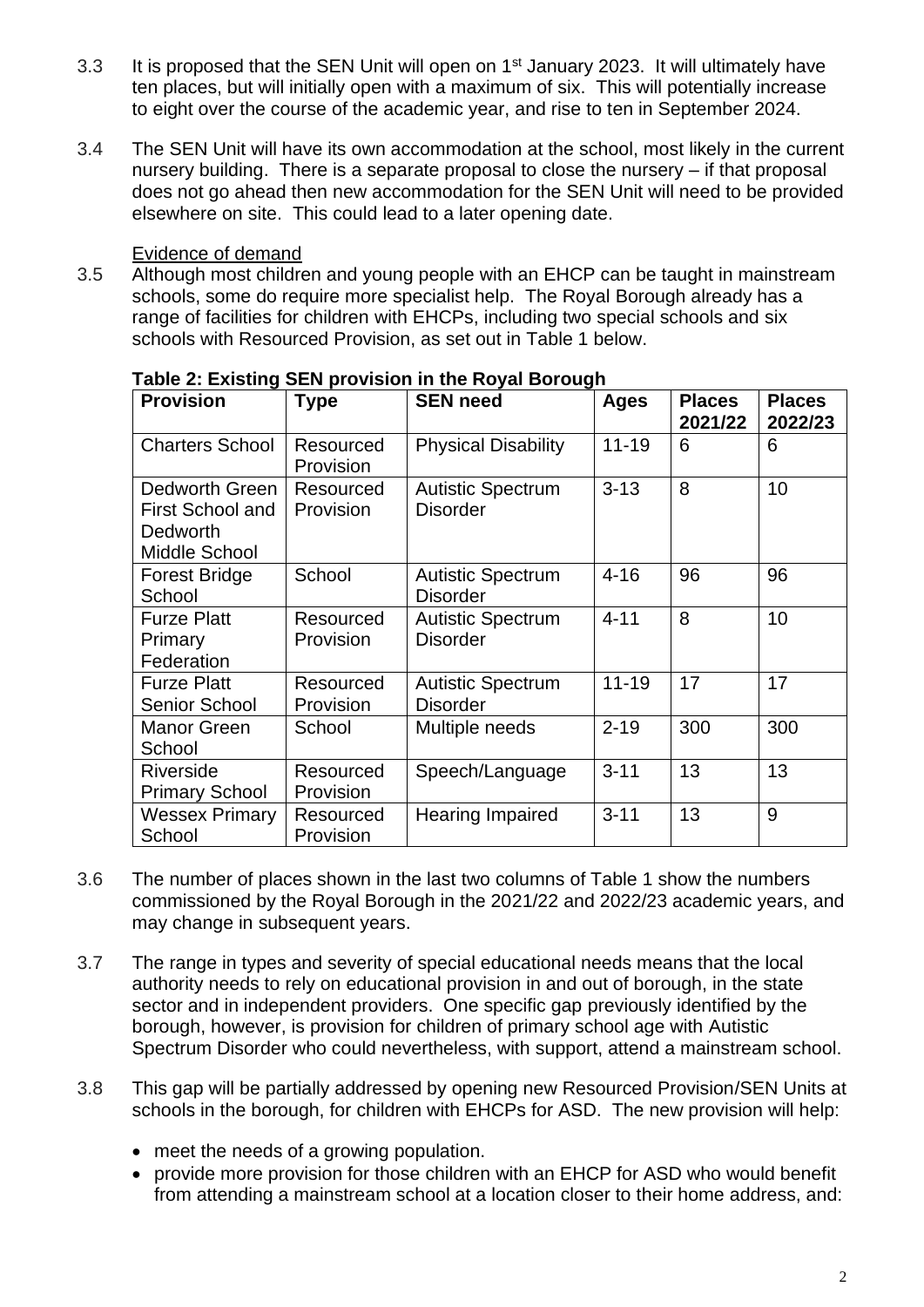- reduce the number of ASD children at Manor Green, freeing up places for the school's primary purpose, which is educating children and young people with more complex, profound multiple learning difficulties.
- 3.9 It is not proposed that any children with EHCPs will be removed from their existing provision, unless it is agreed at an Annual Review that a place in the new facility will better meet their needs.

## **4. Objectives of the proposal**

- 4.1 The objective of the proposal is to provide more local provision for children with special educational needs, reducing the numbers who have to travel further afield for suitable provision.
- 4.2 The Royal Borough has already opened two new primary Resourced Provisions in the 2021/22 academic year (at the Dedworth Campus and at the Furze Platt Primary Federation) for children with Autistic Spectrum Disorders.
- 4.3 The proposed new SEN Unit at South Ascot Village Primary School will further improve the offer, by widening geographical access, and providing a higher level of support than available at the Resourced Provisions.
- 4.4 One further facility could open in September 2023 at Wraysbury Primary School (in Wraysbury). If this also goes ahead, then there will be primary resource bases for these children across the whole borough.
- 4.5 The opening of the new SEN Unit should help raise standards for this cohort of children, as there will be suitable, local, facilities available to them. South Ascot Village Primary School has a 'Good' Ofsted grade. The new provision will help ensure that the pupils make expected progress based on their starting point, so that any gaps in attainment on entry to the school are narrowed by:
	- educational support from appropriately qualified specialist staff.
	- specialist assessments that identify the pupil's needs and any potential barriers to progress, allowing effective intervention strategies to be developed.
	- ensuring that mainstream staff at the school receive the training and support required to enable them to meet the needs of pupils who have an ASD diagnosis.
	- making all reasonable adjustments so that pupils are not put at a substantial disadvantage when accessing teaching, learning and wider school activities.
	- involving families and carers in the decision making and education of their children.
- 4.6 Children will also benefit by not having to spend so long travelling to suitable provision in other local authority areas. The creation of these new facilities, together with their proposed geographical spread across the borough, will help improve parental choice.
- 4.7 Secondary school age children in the borough with these needs can attend the equivalent Resourced Provision at Furze Platt Senior School.

## **5. Effect on other educational institutions in the area**

5.1 There are not expected to be any negative implications for other schools in the local authority area. The size of the new provision means that there will not be any significant movement out of any other institution.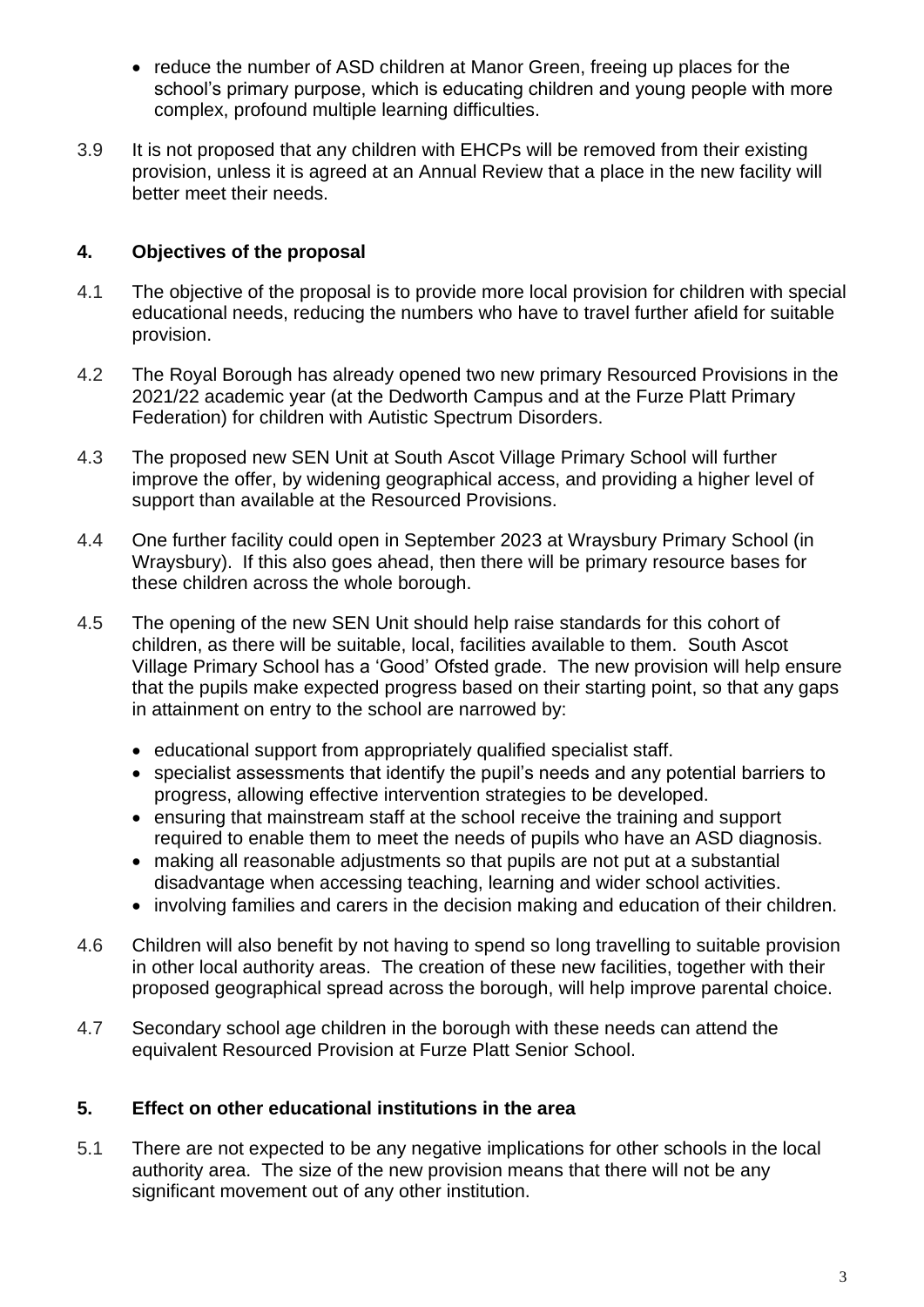5.2 Over time, it is expected that the wider school community will benefit as the SEN Unit develops an outreach programme, supporting other schools with pupils who have developing needs of a similar nature.

## **6. Project costs and long-term value for money**

### Capital costs

6.1 The proposed accommodation changes at the South Ascot Village Primary school will be funded using the government's £1.227m Special Provision Capital Fund. This capital has already funded the bases at Dedworth Campus and Furze Platt Primary Federation.

### Impact on revenue funding for South Ascot Village Primary School

- 6.2 Schools with SEN Units receive additional revenue funding to reflect the higher costs of educating children and young people with EHCPs. The funding for each pupil (in a financial year) is comprised of:
	- **Element 1.** This is the AWPU (Age Weighted Pupil Unit). All schools get funding for each pupil at the school as a part of the school's delegated funding. This is will be £3,401 for a primary school (including both infant and junior schools) in the 2022/23 financial year. Schools also receive other pupil led elements in the formula (e.g. funding for pupils with free school meals, deprivation, English as an additional language).
	- **Element 2.** £6,000 for each pupil in the Resourced Provision.
	- **Element 3.** Top-up funding for each individual pupil in the provision, which will vary, between £2k and £25k, based on their specific needs. The top-up funding is reviewed annually as part of the child's annual EHCP review.
- 6.3 If a SEN Unit has any unfilled places, then it receives £10,000 per unfilled place, instead of elements 1, 2 and 3. This helps ensure that the provision can continue running, even if it is not full.

## Impact on the local authority's revenue funding

- 6.4 The additional revenue funding that South Ascot Village Primary School will get under elements 2 and 3 (set out above) will come from the local authority, via its High Needs Block funding.
- 6.5 Most, if not all, of the children attending the proposed SEN Unit will already be funded by, or be a future cost to, the High Needs Block. It is hoped that the Resourced Provision will help control costs by reducing the number of pupils who would otherwise attend more expensive placements (at Manor Green, Forest Bridge or at independent/out-borough schools). Providing places more locally may also help reduce home to school transport costs. There is then expected to be a small domino effect, as more places could then be available for local children at Manor Green in particular. Finally, there is also expected to be a small financial gain from reduced tribunal costs, as appropriate places in local mainstream schools are likely to be more in line with parental preference.

## **7. Implementation plan**

- 7.1 Government statutory quidance<sup>1</sup> on making prescribed changes to mainstream schools such as the one proposed here sets out four stages for implementation:
	- **Stage 1.** Publication of the proposal.

<sup>1</sup> *Page 26, [Making significant changes \('prescribed alterations'\) to maintained schools.](https://assets.publishing.service.gov.uk/government/uploads/system/uploads/attachment_data/file/756572/Maintained_schools_prescribed_alterations_guidance.pdf) DfE, October 2018.*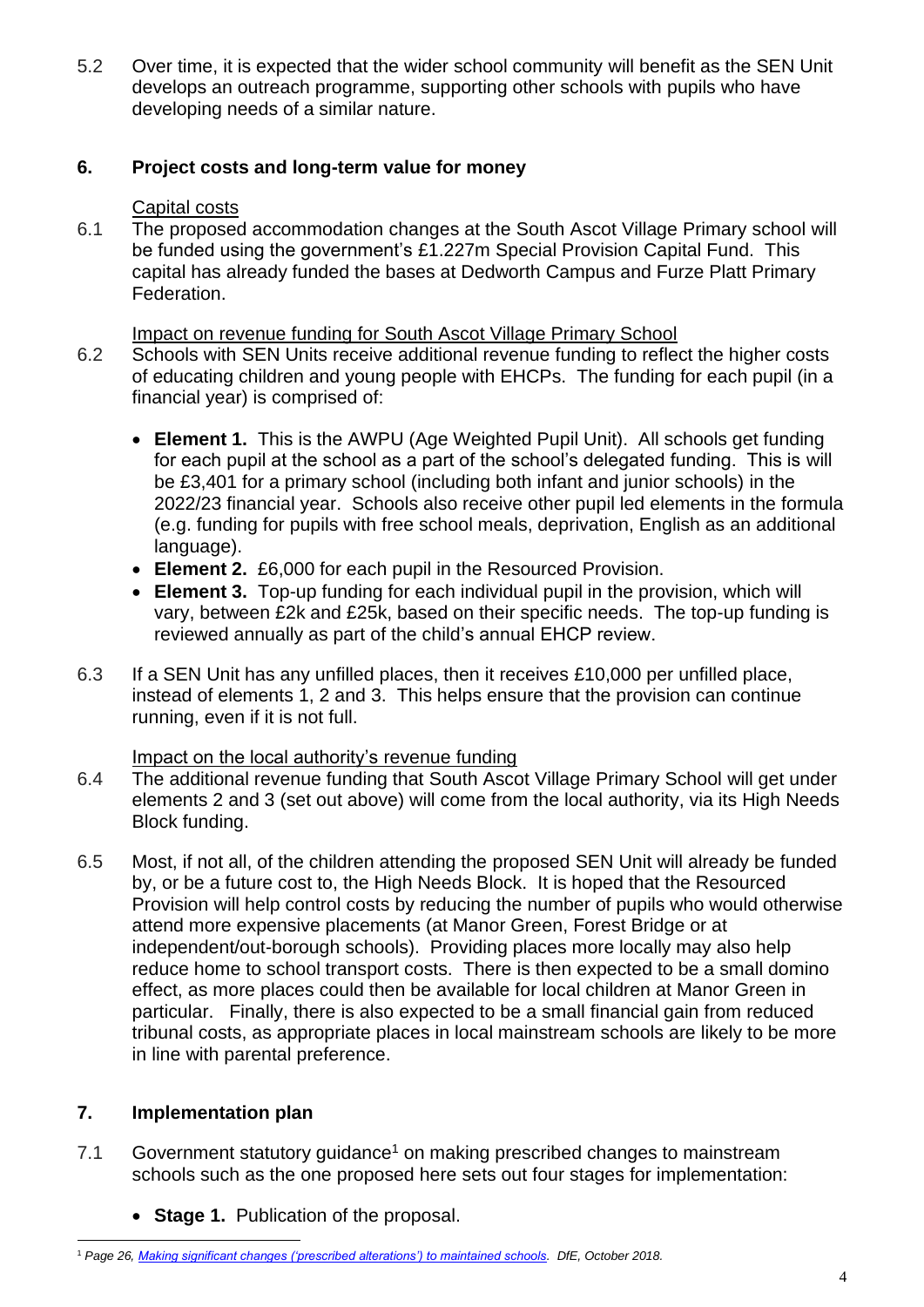- **Stage 2.** 4 week representation period, also known as 'formal consultation' period.
- **Stage 3.** Decision (to be within four weeks of the end of Stage 2).
- **Stage 4.** Implementation.
- 7.2 The guidance also strongly recommends that there is public consultation prior to Stage 1 (often called 'informal' consultation).
- 7.3 Informal consultation on the proposals for new Resourced Provision and SEN Units in the borough was carried out by the local authority in 2020, starting on Thursday 4<sup>th</sup> June 2020 and finishing on Friday  $17<sup>th</sup>$  June 2020.
- 7.4 400 responses were received, most via an online survey form. 94% were in favour of opening new resource bases. Excluding 'Don't know', 'No view' and those not completing the question, 89% of respondents were in favour of opening a SEN Unit at the South Ascot Village Primary School.
- 7.5 Following the end of the consultation in July, the Royal Borough's Cabinet met on  $27<sup>th</sup>$ August 2020 to consider the proposals. Approval was given to proceed with either Resourced Provision or an SEN Unit at South Ascot Village Primary School. The Cabinet report, appendices and minutes can be found on the borough's website [here.](https://rbwm.moderngov.co.uk/ieListDocuments.aspx?CId=132&MId=7764&Ver=4)
- 7.6 The school and local authority are now working on a Service Level Agreement for the new unit, setting out the responsibilities of the schools and the local authority with regard to the new base. South Ascot Village Primary School and the local authority are also working on the details of the accommodation for the unit, which will be set out in due course in an agreed Memorandum of Understanding to be signed by all parties.
- 7.7 It is not expected that planning permission will be needed for the new accommodation. The remodelling of the accommodation is expected to start in Summer 2022, in time for the SEN Unit to open on 1<sup>st</sup> January 2023.

# **8. Procedure for responses**

- 8.1 Responses to this consultation must be made within four weeks of the publication date of this proposal on Friday 28<sup>th</sup> January 2022. This means that all responses must arrive by **25th February 2022**.
- 8.2 You can respond by:
	- Using the online response form [here.](http://www.rbwm.gov.uk/home/council-and-democracy/consultations/education)
	- Emailing us at [schoolplaces@achievingforchildren.org.uk](mailto:schoolplaces@achievingforchildren.org.uk)
	- Writing to us at **South Ascot Village Primary Consultation, School Places and Capital Team, Zone D, Town Hall, St Ives Road, Maidenhead, SL6 1RF.**
- 8.3 After the end of the representation period on 25<sup>th</sup> February 2022, the local authority will have up to two months to make a decision. If no decision is taken in that period, the proposal will need to be referred to the Schools Adjudicator.
- 8.4 The Royal Borough will, however, aim to make the decision by mid-March 2022. In considering the proposal, the borough will be able to:
	- Reject the proposal.
	- Approve the proposal without modification.
	- Approve the proposal, but with modifications, having consulted with the governing body.